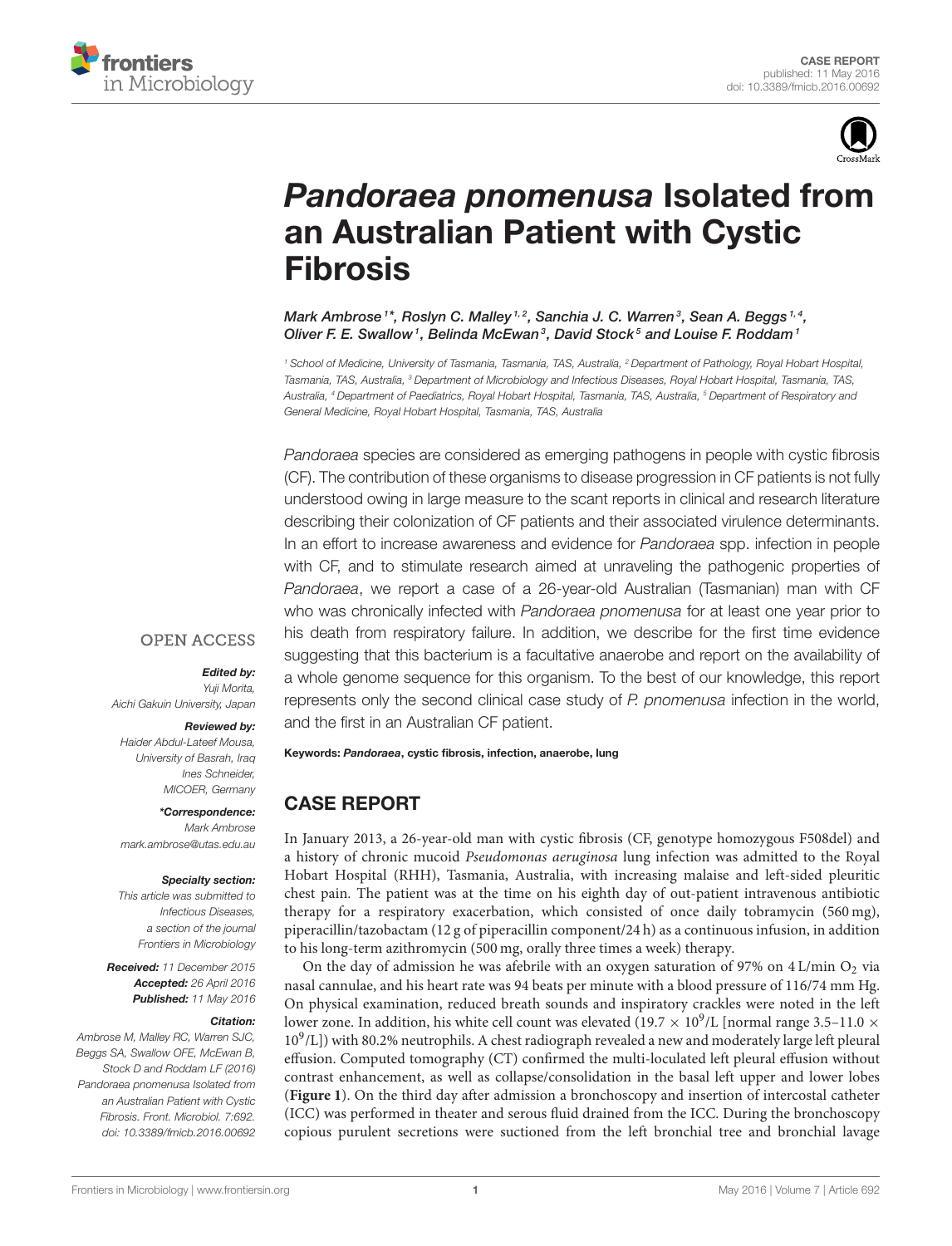

FIGURE 1 | A computed tomography (CT) scan showed a multi-loculated left pleural effusion.

<span id="page-1-0"></span>performed. The bronchoscopy was complicated by respiratory failure, and consequently the patient was transferred to the intensive care unit (ICU) unit for mechanical ventilation. No bacteria or fungi were able to be recovered from the patient's pleural fluid samples collected at that time. In contrast, P. aeruginosa and Candida albicans were readily isolated from the bronchial pus. Moreover, P. aeruginosa, C. albicans, and what initially was determined to be a Pandoraea apista isolate, were all readily cultured from a sputum sample collected from the patient on the day of his admission to the RHH.

A repeat CT on the fourth day after the patient's admission showed a reduction in the volume of pleural fluid, but worryingly also the interval development of multiple bilateral foci of consolidation. His antibiotic regimen was altered to include imipenem (1g IV, 6 hourly) and cotrimoxazole (1600/320 mg IV 6 hourly), extending the spectrum of antibiotic cover to include Pandoraea species. Due to the general lack of antibiotic susceptibility data available for Pandoraea species, the hospital recorded antibiotic susceptibility patterns of the recovered Pandoraea isolate were interpreted using EUCAST antibiotic breakpoint values that had previously been determined for other more common CF pathogens (imipenem susceptibility breakpoint for P. aeruginosa and cotrimoxazole susceptibility breakpoint for Stenotrophomonas maltophilia, for example).

On day five, video-assisted thoracoscopic surgery (VATS) was performed; exploration of the left pleural space revealed extensive fibrinopurulent material; and loculations were carefully divided and a decortication performed. Histology from the visceral pleural rind showed features of an organizing empyema. Despite the addition of empirical antimicrobials, namely vancomycin (1.5 g, 8 hourly) and caspofungin (70 mg loading dose, then 50 mg daily) there was no evident treatment response. Instead, the patient had persisting fevers and could not be weaned from ventilation.

A repeat bronchoscopy on day seven showed a much-reduced volume of large airways secretions. A contemporaneous CT showed progressive consolidation and increasing prominence of widespread ground-glass opacities, suspicious for the development of adult respiratory distress syndrome (ARDS). Bronchial washings also showed persistence of mucoid P. aeruginosa, C. albicans, and Pandoraea. In keeping with an advanced directive, active treatment was withdrawn and palliative care commenced. On the  $11<sup>th</sup>$  day after his admission to the RHH, the patient died.

# **MICROBIOLOGY**

On a previous (December 2011) presentation to the RHH, a multiple antibiotic resistant isolate was recovered from the patient's sputum sample that was streaked out on a Burkholderia cepacia-selective medium. The isolate was presumptively identified as a non-mucoid P. aeruginosa but was not stored. In February 2012, the patient presented to a local private hospital and a similar multi-resistant sputum isolate was recovered. This isolate was retrospectively identified as P. apista by matrix-assisted laser desorption ionization-time of flight mass spectrometry (MALDI-TOF MS, Bruker Daltonics GmbH, Leipzig, Germany) with a score of 2.049, which was indicative of a reliable identification. The isolate was also submitted to the Microbiological Diagnostic Unit Public Health Laboratory (University of Melbourne, Australia) but 16S rRNA gene sequencing and phenotypic testing collectively were only able to identify the isolate as belonging to the genus Pandoraea.

In January 2013, the patient's forced expiratory volume in 1 second (FEV1) was lower (55% predicted) than his previous measurement (of 60%, late 2012). Following this diagnosis, the out-patient treatment regimen with tobramycin, piperacillin/tazobactam, and azithromycin was continued. A sputum culture obtained from the patient eight days prior to his presentation and admission to the RHH (in January 2013) showed that he had a persistent poly-microbial airway infection, including P. aeruginosa, Staphylococcus aureus, Streptococcus milleri group, C. albicans, and P. apista; the identity of this P. apista isolate was confirmed by the MALDI-TOF MS, at the RHH. The P. apista isolate was subsequently demonstrated to be susceptible to the antibiotics imipenem (by RHH staff) and cotrimoxazole but resistant to ceftazidime, ciprofloxacin, gentamicin, tobramycin, piperacillintazobactam, ticarcillin/clavulanic acid (timentin), aztreonam, ceftriaxone, meropenem, colistin, and trimethoprim (**[Table 1](#page-2-0)**). It is noteworthy that the antibiotic susceptibility profile of this P. apista isolate was similar to that obtained for the initial multidrug resistant isolate recovered from the patient's sputum sample (December 2011).

Interestingly, the CF lung environment is characterized by the presence of hypoxic micro-niches yet the ability of Pandoraea to colonize these niches is unknown. We demonstrated that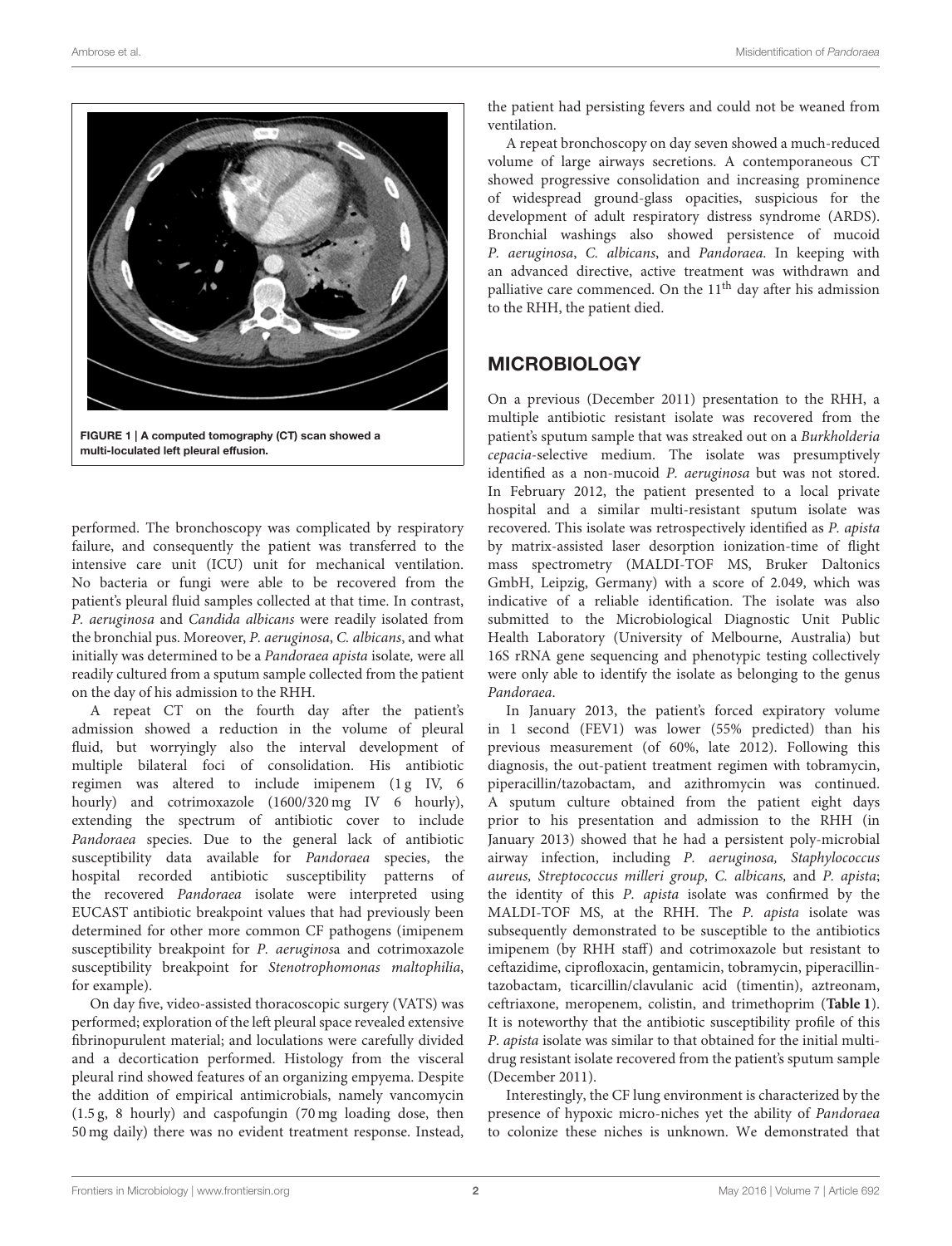<span id="page-2-0"></span>

| TABLE 1   P. pnomenusa antibiotic susceptibility testing by disk diffusion assay. |  |  |  |
|-----------------------------------------------------------------------------------|--|--|--|
|-----------------------------------------------------------------------------------|--|--|--|

| <b>Antibiotic</b>               | Disc content $(\mu g)$ | Zone diameter breakpoint for<br>Resistance (mm) | Inhibition zone<br>diameter (mm) | <b>Resistant (R)/Susceptible</b><br>(S) |
|---------------------------------|------------------------|-------------------------------------------------|----------------------------------|-----------------------------------------|
|                                 |                        |                                                 |                                  |                                         |
| Meropenem                       | 10                     | $a_{18}$                                        | 0                                | $\mathsf{R}$                            |
| Amikacin                        | 30                     | $a_{15}$                                        | 0                                | $\mathsf{R}$                            |
| Ciprofloxacin                   | 5                      | $a_{22}$                                        | 0                                | $\mathsf{R}$                            |
| Ceftazidime                     | 10                     | $a_{16}$                                        | 0                                | $\overline{R}$                          |
| Ticarcillin-clavulanic acid     | 85                     | $a_{18}$                                        | 8                                | $\overline{R}$                          |
| Gentamicin                      | 10                     | $a_{15}$                                        | 0                                | $\overline{R}$                          |
| Trimethoprim                    | 5                      |                                                 | 0                                |                                         |
| Aztreonam                       | 30                     | $a_{16}$                                        | 0                                | $\mathsf{R}$                            |
| Tobramycin                      | 10                     | $a_{16}$                                        | 0                                | $\mathsf{R}$                            |
| Cefepime                        | 30                     | $a_{18}$                                        | 0                                | $\overline{R}$                          |
| Piperacillin-tazobactam         | 36                     | $a_{18}$                                        | 16                               | R                                       |
| Trimethroprim-Sulphamethoxazole | 25                     | $b_{16}$                                        | 28.5                             | ${}^{\circ}S$                           |

*<sup>a</sup>Pseudomonas spp. breakpoint.*

*<sup>b</sup>Stenotrophomonas maltophilia breakpoint.*

*<sup>c</sup>Minimum inhibitory concentration (MIC) of trimethoprim-sulfamethoxazole (cotrimoxazole, 12.5*µ*g/ml) determined by the broth dilution method.*

the P. apista isolates were able to grow under anaerobic conditions. BHI agar plates supplemented with 1% potassium nitrate were inoculated with Pandoraea cultures and incubated in an anaerobic jar (containing an anaerobic sachet [AN0035; AnaeroGen, Oxoid, UK] and anaerobic indicator) at 37◦C for five days. While growth of the Pandoraea cultures was scant under these conditions, it was nonetheless reproducible. Similarly, [Daneshvar et al. \(2001\)](#page-4-0) also reported on the growth of nine Pandoraea isolates in a candle jar atmosphere. Collectively, these data would seem to indicate that at least some Pandoraea species might well be facultative anaerobes.

To gain an insight into the virulence mechanisms of Pandoraea species, it was decided to sequence the genomes of the two P. apista isolates recovered from this patient 11 months apart. Much to our surprise, the 16S rDNA sequence component of the genomes from both the February 2012 and January 2013 isolates identified them as Pandoraea pnomenusa [\(Ee et al., 2015\)](#page-4-1). It is necessary to point out here that misidentification of Pandoraea species by MALDI-TOF MS alone is not uncommon because this method relies upon databases that are generated for microorganisms routinely recovered from clinical specimens. However, Pandoraea species are not routinely isolated or identified by the conventional microbiological methods available in many diagnostic laboratories; in turn, this makes creation of databases for these organisms that are necessary for accurate MALDI-TOF MS analyses somewhat problematic [\(Fernández-Olmos et al., 2012a\)](#page-4-2). On review of the original MALDI-TOF MS identification scores, P. apista scored highest (2.090) followed by P. pulmonicola (1.817) and P. pnomenusa (1.614). The low score generated for P. pnomenusa (i.e., <1.7) would likely have been interpreted as being unreliable for species determination. The results described in this case report further underscore the limitations of using MALDI-TOF MS for differentiating Pandoraea species and suggest that until such time comprehensive databases are available, accurate identification of Pandoraea

species will be dependent upon molecular characterization [\(Coenye and LiPuma, 2002;](#page-4-3) [Schneider and Bauernfeind,](#page-4-4) [2015\)](#page-4-4).

# **DISCUSSION**

Cystic fibrosis (CF) is an autosomal recessive disease, which can be caused by any one of the over 2000 mutations known to affect the cystic fibrosis transmembrane conductance regulator (CFTR) gene located on human chromosome 7. These mutations lead to an absent or dysfunctional chloride ion channel in respiratory epithelial cells, which in turn results in the accumulation of viscous respiratory secretions in the lungs of people with CF [\(Wilschanski et al., 1995\)](#page-4-5). As a consequence, the airway of CF patients is intrinsically susceptible to colonization by a plethora of respiratory pathogens, and from very early on in life is colonized by bacterial pathogens including S. aureus and P. aeruginosa [\(Renders et al., 2001\)](#page-4-6). These infections inevitably lead to pulmonary exacerbations and lung function decline. Despite aggressive antibiotic treatment, infection by P. aeruginosa eventually becomes chronic and is responsible for much of the morbidity and most of the mortality of people with CF [\(Hauser et al., 2011\)](#page-4-7). Intriguingly, many "new" microorganisms are being isolated from and identified in respiratory secretions collected from CF patients due in part to improved laboratory diagnostic methods, although their contributions to disease progression are not yet known.

One group of bacteria currently considered to be emerging CF pathogens belongs to the genus Pandoraea. The genus Pandoraea was described by [Coenye et al. \(2000\)](#page-3-0) to differentiate them from other already well-known CF pathogens, including Pseudomonas and two closely related Gram-negative rods, Burkholderia and Ralstonia species. In fact, phenotypic methods used by many microbiology laboratories commonly lead to the misidentification of Pandoraea species as either Burkholderia or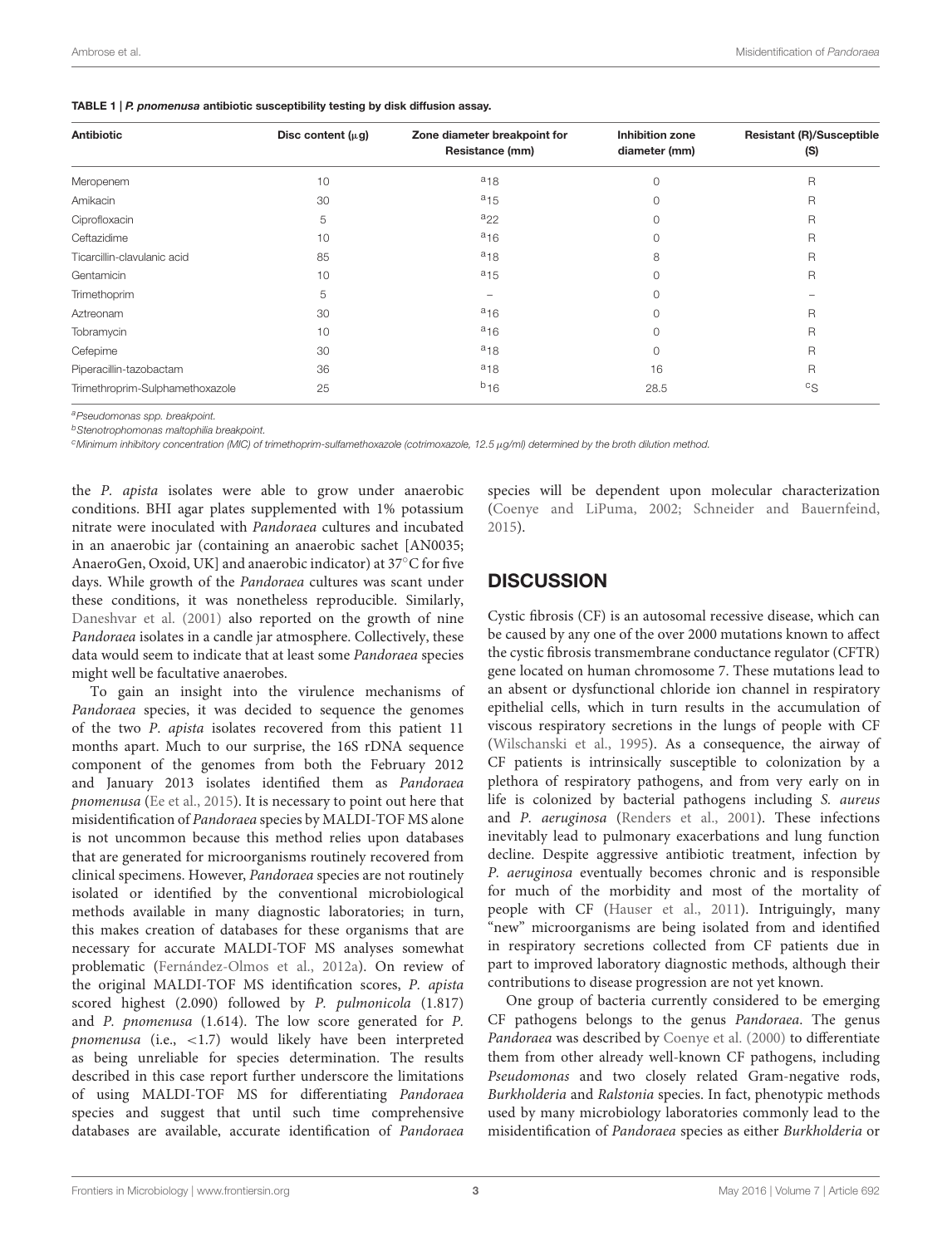Ralstonia species [\(Henry et al., 2001;](#page-4-8) [Fernández-Olmos et al.,](#page-4-9) [2012b\)](#page-4-9). Different species of Pandoraea have been described, including P. apista, P. norimbergenesis, P. pnomenusa, P. pulmonicola, and P. sputorum. There is great genotypic and phenotypic diversity within species of Pandoraea but most have thus far been demonstrated to be aerobic, non-spore forming, non-nitrate-reducing, non-lactose-fermenting, Gram-negative rods with a single polar flagellum [\(Stryjewski et al., 2003\)](#page-4-10). In addition, Pandoraea have been isolated from environmental samples (soil, water; [Coenye et al., 2000\)](#page-3-0), as well as from wound sites and variety of other clinical specimens including sputum, lung tissue, and urine [\(Daneshvar et al., 2001;](#page-4-0) [LiPuma,](#page-4-11) [2010\)](#page-4-11). Importantly, P. apista has been isolated from the lungs and blood cultures of CF patients [\(Stryjewski et al., 2003;](#page-4-10) [Johnson et al., 2004\)](#page-4-12), demonstrating the invasive potential of this Pandoraea species. However, there are few reports in the medical literature describing the contribution of Pandoraea to disease progression in CF patients. On this line, [Jørgensen et al. \(2003\)](#page-4-13) and [Fernández-Olmos et al. \(2012a\)](#page-4-2) independently showed that chronic bronchopulmonary colonization by either P. apista or P. sputorum was associated with frequent exacerbations and lung function decline in CF patients. Furthermore, Caraher et al. [\(2008\)](#page-3-1) demonstrated in vitro that infection of lung cells by P. sputorum and other Pandoraea species induced a strong proinflammatory response, with elevated interleukin-6 (IL-6) and interleukin-8 (IL-8) production. However, the precise virulence mechanism(s) of Pandoraea responsible for provoking proinflammatory responses in cells and leading to chronic infection and disease in CF, as well as non-CF patients, remain to be fully determined.

To gain an insight into the potential virulence mechanisms of Pandoraea, our research group recently sequenced the whole genome of the two P. pnomenusa (initially identified as P. apista) isolates recovered 11 months apart from the patient being discussed in this case report. Sequencing results showed that the genomes of the two isolates were very similar, and differed only by one gene that apparently encodes a predicted phage tail protein [\(Ee et al., 2015\)](#page-4-1). When we compared the genome sequence of these clinical isolates to that of the environmental P. pnomenusa strain RB38, we found that the clinical isolates possessed 152 unique genes (most of which were virulence genes) and were missing 87 genes unique to the P. pnomenusa strain RB38. Many of the 130 genes (∼105 open reading frames [ORFs]) predicted to be associated with virulence and defense are indicated to be involved with resistance to antibiotics and toxic compounds [\(Ee et al., 2015\)](#page-4-1), which is perhaps not too surprising given that the P. pnomenusa isolates were demonstrated to be resistant to multiple antibiotics. Major advances in our understanding

<span id="page-3-1"></span>Caraher, E., Collins, J., Herbert, G., Murphy, P. G., Gallagher, C. G., Crowe, M. J., et al. (2008). Evaluation of in vitro virulence characteristics of the genus Pandoraea in lung epithelial cells. J. Med. Microbiol. 57(Pt 1), 15–20. doi: 10.1099/jmm.0.47544-0

of the role(s) of Pandoraea in disease progression in CF rest upon knowing the virulence properties of these organisms. In this context, the whole genome sequences for P. pnomenusa generated by our research group [\(Ee et al., 2015\)](#page-4-1) and others [\(Lim et al., 2016\)](#page-4-14) provide a valuable resource, that could be easily mined by researchers interested in forming a better understanding of Pandoraea colonization in people with CF and discovering potential therapeutic targets. In addition, our results demonstrating that P. pnomenusa is a facultative anaerobe are significant. It is well established that hypoxic micro-niches are present in the CF lung, and that oxygen gradients across the thick airway mucus [\(Worlitzsch et al., 2002;](#page-4-15) [Tunney et al.,](#page-4-16) [2008\)](#page-4-16) and oxygen consumption by polymorphonuclear cells and bacteria [\(Kolpen et al., 2010\)](#page-4-17) potentiate microaerophilic and even anaerobic growth. It is therefore of high clinical significance that P. pnomenusa seems to be able to grow under anaerobic conditions, given that anaerobic growth appears to be associated with increased persistence and antibiotic resistance in other facultative anaerobes that infect the CF lung (Schobert and Tielen, [2010\)](#page-4-18).

# CONCLUDING REMARKS

This case report further highlights the limitations associated with using MALDI-TOF MS and phenotypic-based testing for the identification of uncommon pathogens, and serves as an important caution for laboratories relying on these two methodologies for accurate identification of species of Pandoraea. Without consistent and reliable species level identification of multidrug-resistant Pandoraea, the clinical significance of these organisms will remain difficult to determine.

## AUTHOR CONTRIBUTIONS

MA and LR substantially contributed to the conception of the work, the acquisition, analysis and interpretation of data and drafting and critically revising the work. MA and LR also have final approval of the version to be published and agree to be accountable for all aspects of the work. RM, SW, SB, OS, BM, DS substantially contributed to the acquisition, analysis and interpretation of data and in drafting and critically revising the work.

## FUNDING

This work was funded by a Royal Hobart Hospital Research Foundation (RHHRF) grant number R22664.

<span id="page-3-0"></span>Coenye, T., Falsen, E., Hoste, B., Ohlén, M., Goris, J., Govan, Jr., et al. (2000). Description of Pandoraea gen. nov. with Pandoraea apista sp. nov., Pandoraea pulmonicola sp. nov., Pandoraea pnomenusa sp. nov., Pandoraea sputorum sp. nov. and Pandoraea norimbergensis comb. nov. Int. J. Syst. Microbiol. 50(Pt 2), 887–899. doi: 10.1099/00207713- 50-2-887